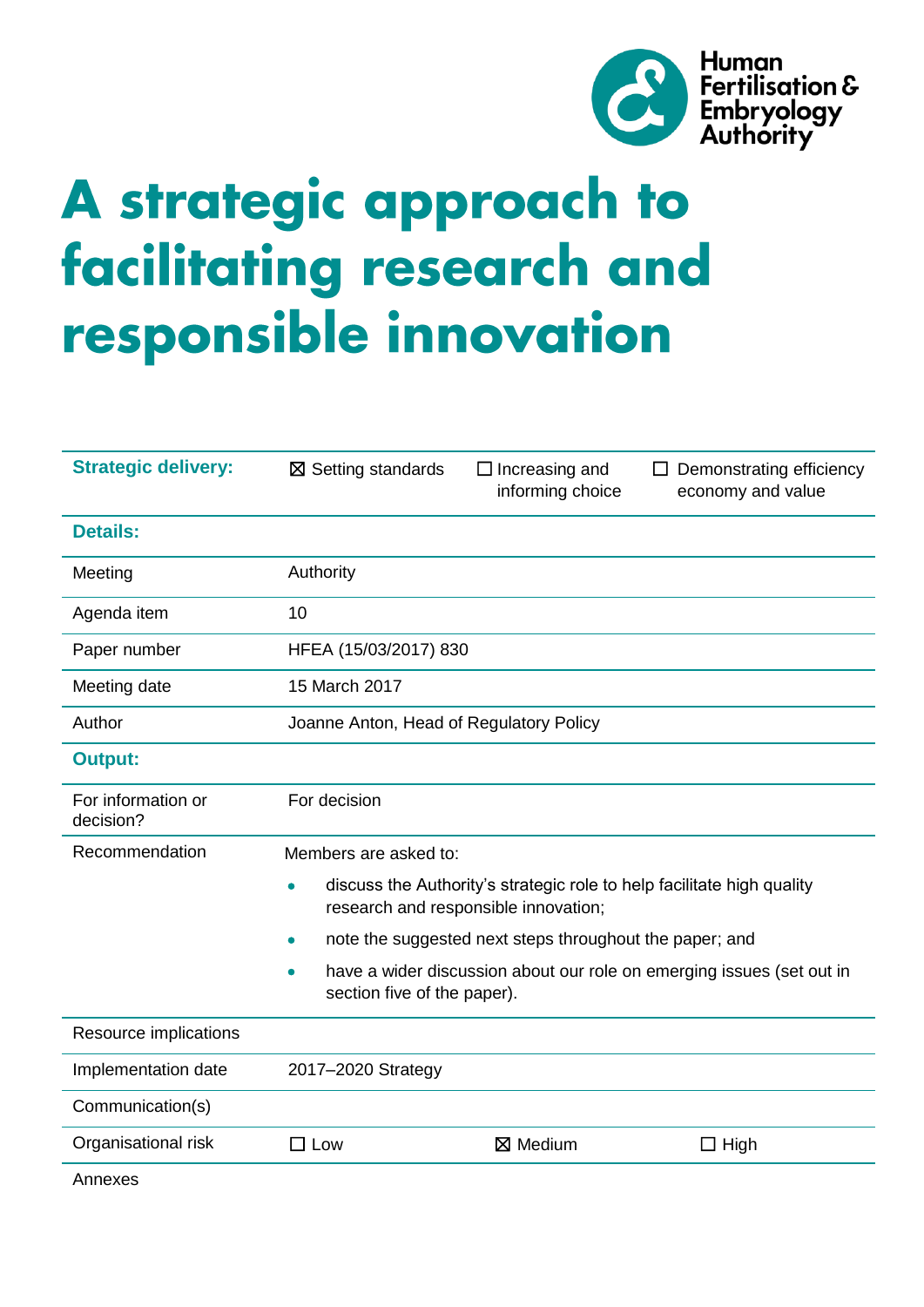### **Background** 1.

- $1.1.$ In assisted reproduction, as in medicine generally, there is a clear link between improvements in clinical practice and high quality research. As the specialist regulator of IVF and embryo research, we therefore want to facilitate high quality research and responsible innovation in the UK. We also want to use our position as a well-respected public body to facilitate or contribute to debates on emerging issues, such as new scientific developments.
- $1.2.$ The intention of this paper is twofold. The first is to summarise the issues in embryo and data research and to update you on the steps we might take to encourage responsible innovation. The second intention is to provide an opportunity for a first-time conversation about the Authority's strategic role in relation to emerging issues and new scientific developments.

# **Facilitating research**

 $1.3.$ The ambition to help facilitate research is central to our strategy for 2017-2020, endorsed by Authority. The strategy places a renewed emphasis on improving the evidence base for both embryo and data research. We want help facilitate a more research focused sector so that patients can to provide their data for research and to donate their unused embryos for research, if they so wish. By acting now, we will ultimately benefit patients who, as a result of more high quality research and better research outcomes, will have access to more effective treatments and better quality information.

# **Why is this ambition central to our strategy?**

 $1.4.$ We think we are uniquely placed to have a real impact in this area. We regulate two areas of research, embryo and data research, so can affect change, and we are well placed to influence clinical research. We have well established links with professional bodies who publish guidelines and best practice. We already have a mechanism for keeping up to date with scientific developments and keeping our patient information up to date though our Scientific and Clinical Advances Advisory Committee (SCAAC). We want to do more to respond to emerging issues and new scientific developments and associated reporting, correcting myths and misunderstandings. We are also able to communicate directly with patients through our website and engagement work. On top of this we have a proven track record of making an impact and of affecting change – both to culture and clinical practice, as demonstrated by the success of our multiple births policy. The opportunities for us to make a positive impact on facilitating research and responsible innovation are therefore significant.

# **Our strategic positions**

 $1.5.$ The context for these discussions is the following overarching strategic positions: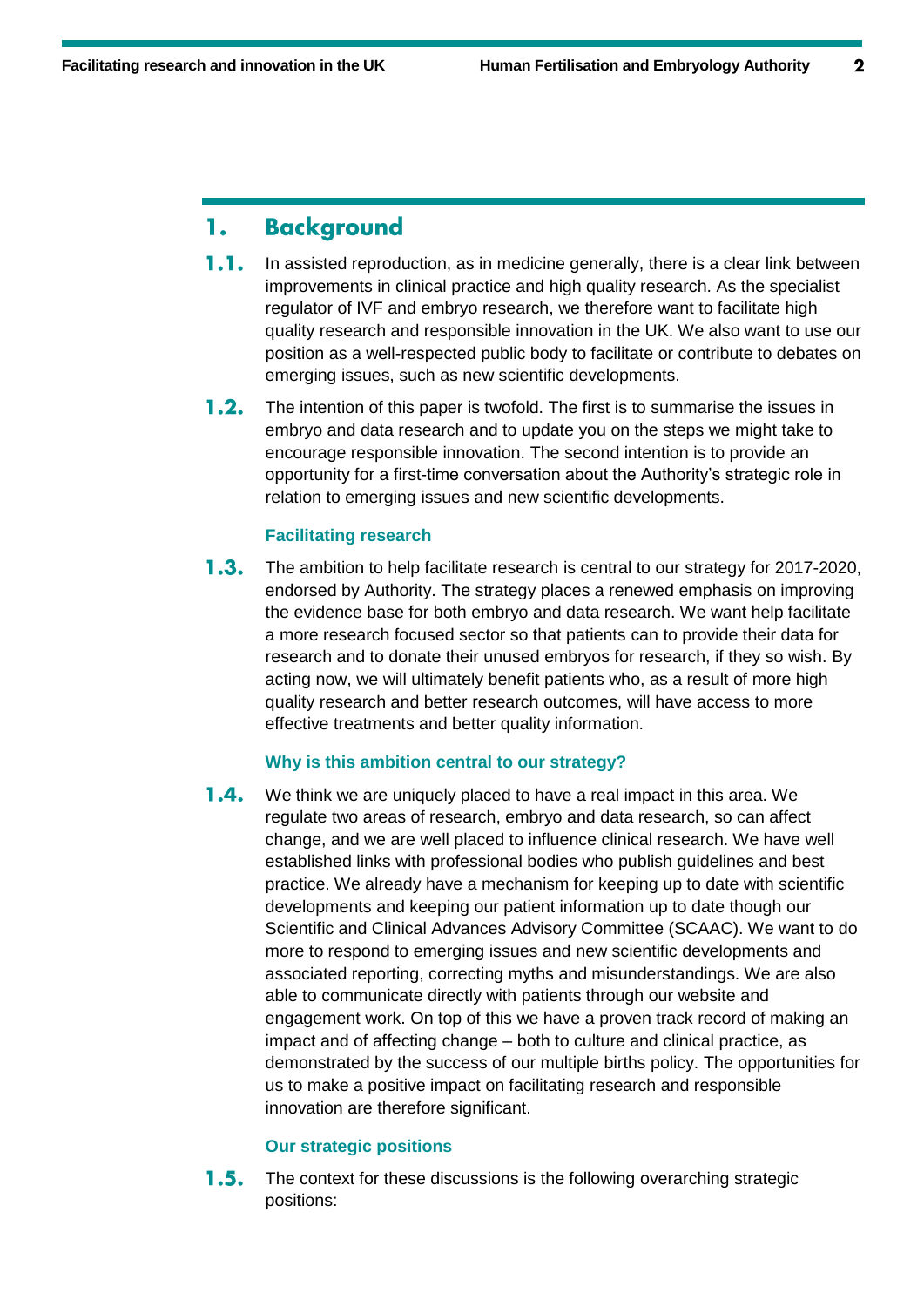- We should be facilitating high quality embryo research and responsible innovation - by encouraging a more research focused sector we would improve the quality and take-up of research in the UK.
- An inquisitive and research focused culture will lead to higher quality research and better outcomes for patients - if clinics are more research focused they would be more likely to promote the benefits of research to patients and patients would be better informed and arguably more likely to participate in research. In turn, this could lead to a greater sample size and therefore higher quality research outcomes.
- A robust approach to good clinical research will mean the use of more clinical trials to establish the efficacy of new techniques before offering them in patient treatment - this links to the Authority's decision to endorse work to tackle the overuse of treatment add-ons where there is not a solid evidence base to demonstrate efficacy.
- As a highly regarded regulator we facilitate discussion and debate, and share our expertise on the domestic and world stage to support responsible innovation – although there is an open question as to how far we can and should go in this direction and this is explored in section 5 below. This is not the time to reach a final position on this issue but the Authority is asked to consider how to balance its role as a regulator and decision maker with its ambition to do more to provide information on emerging issues.

## **Facilitating high quality embryo research**  $2.$

- $2.1.$ Research on human embryos has been a central component of the UK regulated landscape since the passing of the Human Fertilisation and Embryology Act in 1990. Scientists have benefited from a stable, yet flexible, framework in which UK bio-science and clinical expertise has been allowed to flourish. Two recent world first examples are:
	- Parliament's decision to make lawful for the first time in a regulated environment treatment which could avoid the inheritance of serious mitochondrial diseases, and
	- Authority's decision to license the Francis Crick Institute in London to undertake research involving the new gene editing technique CRISPR-Cas9 in human embryos for the first time in a regulated environment.
- $2.2.$ These ground-breaking developments have been able to happen because of the public's support and trust in the HFEA and our regulatory framework.

# **Current landscape of embryo research in the UK**

 $2.3.$ Although the UK has an international reputation for innovative research and clinical treatment, the total amount of embryo research activity in the UK is relatively small. We currently license 21 research projects and receive around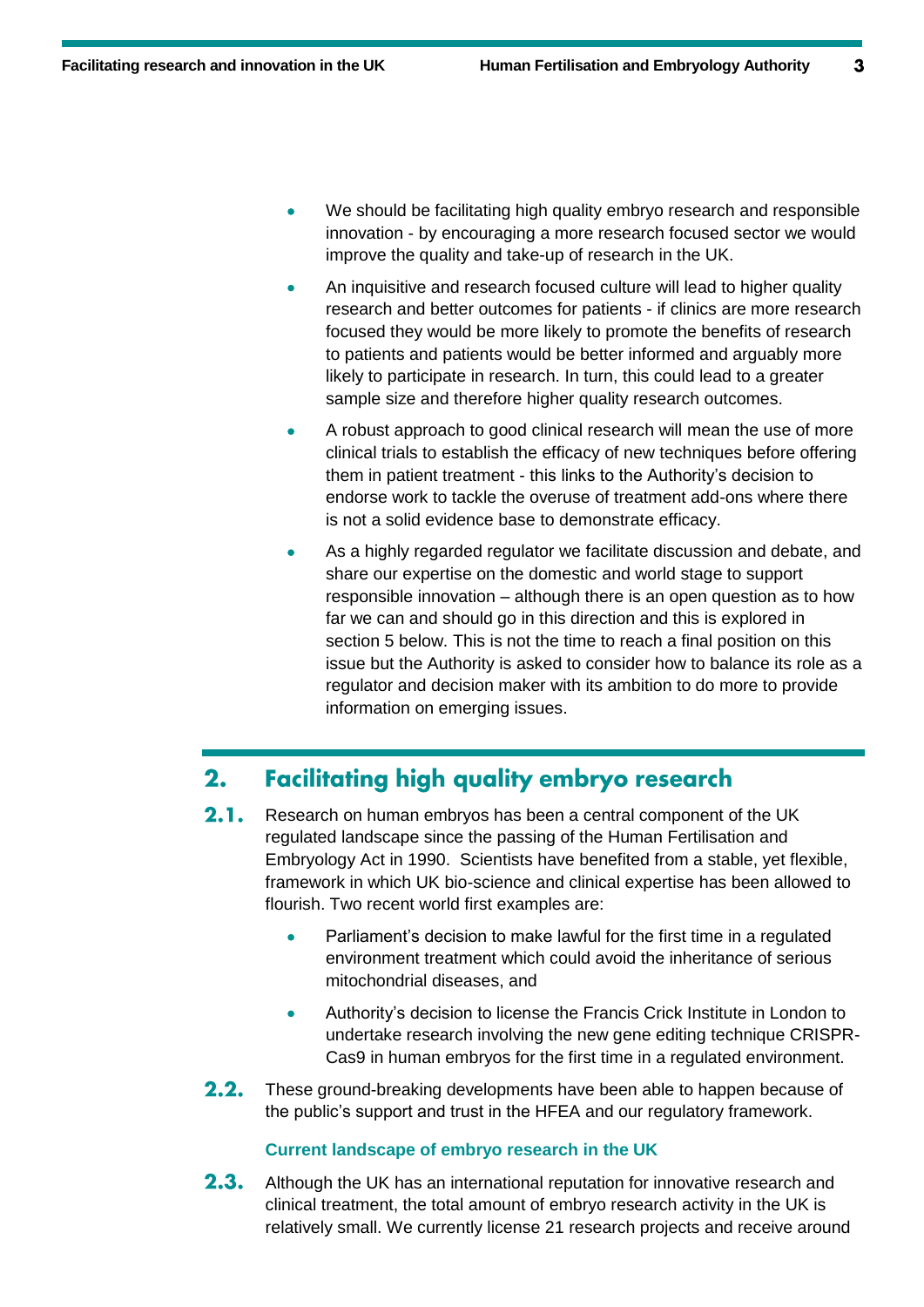two research applications per year. The level of embryo research activity in the UK during 2015 is set out in the table below:

| Embryo research activity in 2015                                                 |                                                         |                                                                    |                                                          |  |  |
|----------------------------------------------------------------------------------|---------------------------------------------------------|--------------------------------------------------------------------|----------------------------------------------------------|--|--|
| No. of fresh<br>embryos donated<br>by patients and<br>received by<br>researchers | No. of fresh<br>embryos used in<br>research<br>projects | No. of frozen<br>embryos donated<br>and received by<br>researchers | No. of frozen<br>embryos used<br>in research<br>projects |  |  |
| 604 fresh<br>embryos                                                             | 588 fresh<br>embryos                                    | 1154 frozen<br>embryos                                             | 990 frozen<br>embryos                                    |  |  |

## **Facilitating embryo research**

- $2.4.$ To explore how we can best help facilitate research on human embryos we are carrying out a wide-ranging project on embryo research. A key part of this work is how we give patients greater opportunity to donate embryos to research if they so wish, and how clinics can have improved access to donated embryos for research projects. Early feedback from the sector presents a complex picture with different issues affecting different types of clinics.
- $2.5.$ From the research phase of this project, we have found, perhaps unsurprisingly, that clinics who carry out research or have well-established links to research projects generally find it easier to access donated embryos. They have established procedures for providing information to patients about the merits of research and for supplying donated embryos to research.
- $2.6.$ However only a small number of clinics are in this position. The majority do not carry out research, neither do they have established links to research projects. As a result, these clinics have less incentive to provide patients with information about research or to form collaborations with research teams to supply them with embryos for their research. This means that it can be harder for patients at these clinics to find out information about research or to donate their embryos because there is not the necessary information provided, or the practical administrative processes in place to do so.
- $2.7.$ Another key area of this work is to review the patient consent process for embryo research and how this affects the availability of embryos. We currently require clinics to obtain patient consent to donate embryos for a specific research project. Initial feedback suggests that requiring specific consent for a research project (rather than, for example, obtaining generic consent) presents a significant barrier to researchers. This may be creating:
	- an obstacle to honouring patients' wishes to donate their embryos to research; and
	- contributing to fewer embryos being available for research than might otherwise be the case.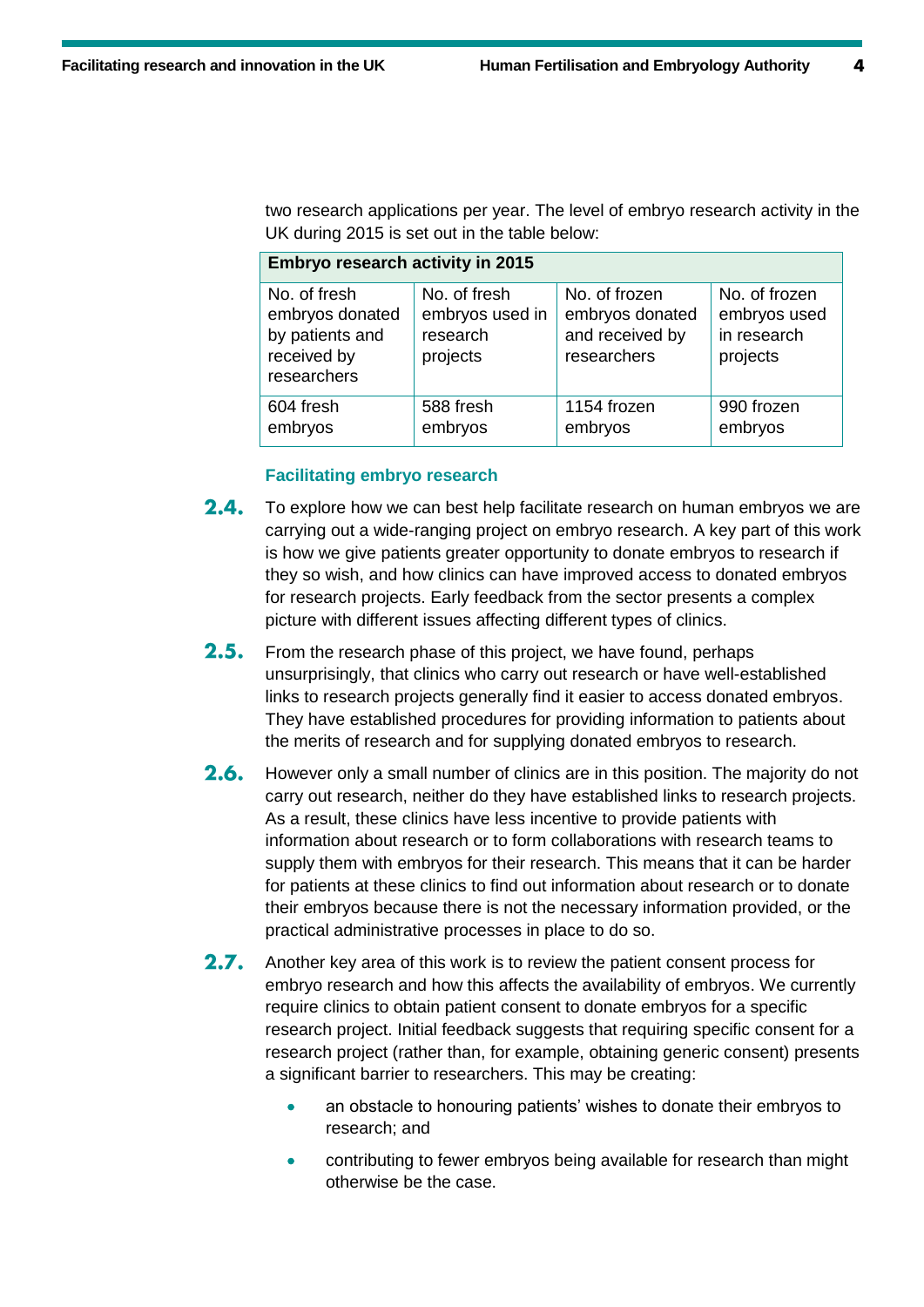5

## **Next steps**

- $2.8.$ Over the coming months we will be continuing to explore potential barriers to embryo research. We will develop ways of overcoming the barriers to clinics (especially large clinics) collaborating with research teams.
- $2.9.$ We will also be seeking further views from patients to explore whether specific consent remains appropriate, and look at the merits (or otherwise) of adopting different models for generic consent. To this end, we will shortly be issuing clinic and patient surveys and contributing to the Health Research Authority's patient consultation exercise on generic consent. We will return to Authority in June to incorporate changes into the Code of Practice for October 2017.

## Improving consent rates for data research  $3.$

- $3.1.$ We also regulate data research – a key area that can drive up the quality of information patients receive about fertility treatment. We are in the unique position of holding HFEA register data, dating back to 1991, about donors, patients and children born as a result of those treatments. This can be used by itself or linked to other data sets and several important studies have been published in recent years using HFEA data. Those working in the IVF sector, professional researchers, or research organisations, can access this data – via either the anonymised register or patient identifying data, where consent is provided. It is important that the Register can be used to best effect to promote understanding and facilitate good research.
- $3.2.$ To maximise the amount of data available to researchers, clinics should be providing good quality information to patients about the value of data research before they are asked whether they consent to the disclosure of their identifying information. However, we know from a review in 2014 that:
	- only around half of patients give their consent to disclosing their information to researchers
	- the rate of consent varies substantially across clinics
	- the most significant factors in obtaining consent are how patients are given information, and whether the staff giving that information perceived consent to disclosure to be important and desirable.
- $3.3.$ Following the review, we amended the consent to disclosure form to make it easier for clinics and patients to understand the different consents to disclosure and provided more information on the form about the types of research their data could be used in, and the value of research, if they gave their consent.
- $3.4.$ The following graph shows the rate of patients consenting to their data being available to research (either contact, non-contact or both) on the vertical axis, and the number of clinics achieving those rates on the horizontal axis. The horizontal dotted lines show how this has changed between 2013 and 2016.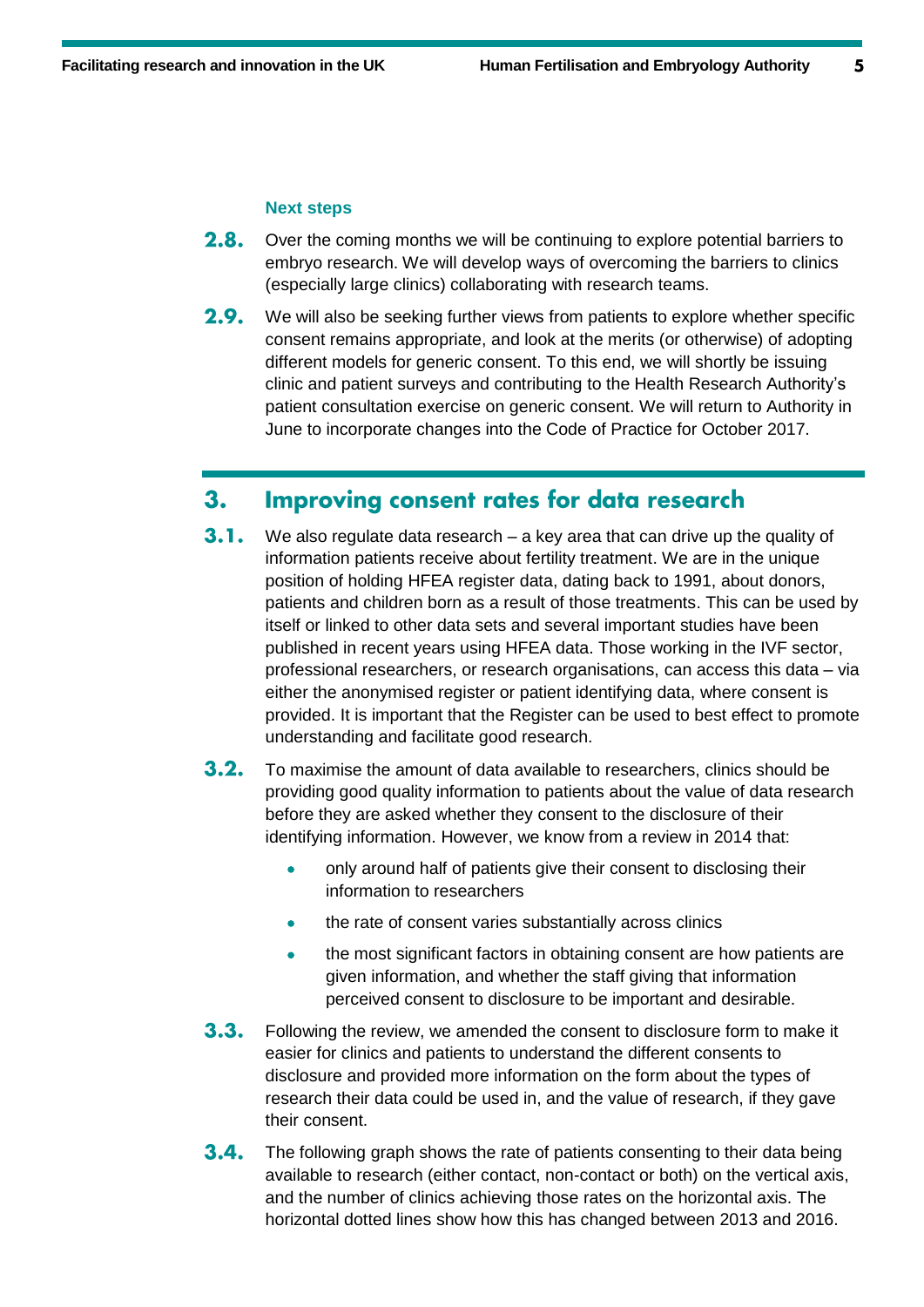

 $3.5.$ The graph shows that in 2016 the overall rate of consent was around 72% - an increase from 63% in 2015 and 54% in 2013 and 2014. However, despite this welcome improvement, there is still a marked variation in the rate of consent between clinics - in 2016 only half of clinics (some 45 clinics) achieved a consent rate of 75% or higher; in the remainder consent rates that were lower than the average, some as low as 0-30%. This suggests that there is still a variance in how information is provided to patients and the potential impact of the attitudes of clinic staff on consent rates.

# **Next steps**

- $3.6.$ Over the coming months we will work to increase patient awareness of data research (along with awareness of embryo research). We will be holding a clinic-led research workshop at the annual conference, where we will discuss with the sector the best way of providing information to patients and look at the potential reasons for the fluctuation of consent rates across the sector. Other actions we will take, include:
	- Developing a patient leaflet on data research to provide patients with more information about the types and benefits of research.
	- Exploring the advantages and disadvantages of setting a minimum target for consent to disclosure rates (in a similar way as we introduced a minimum target for reducing multiple births) to help the Inspectorate measure the effectiveness of the clinic.
	- Making data research a key part of our Information Policy which will be developed by the new Intelligence team. This will set out how we plan to work differently to carry out and facilitate data research to improve the quality of fertility services.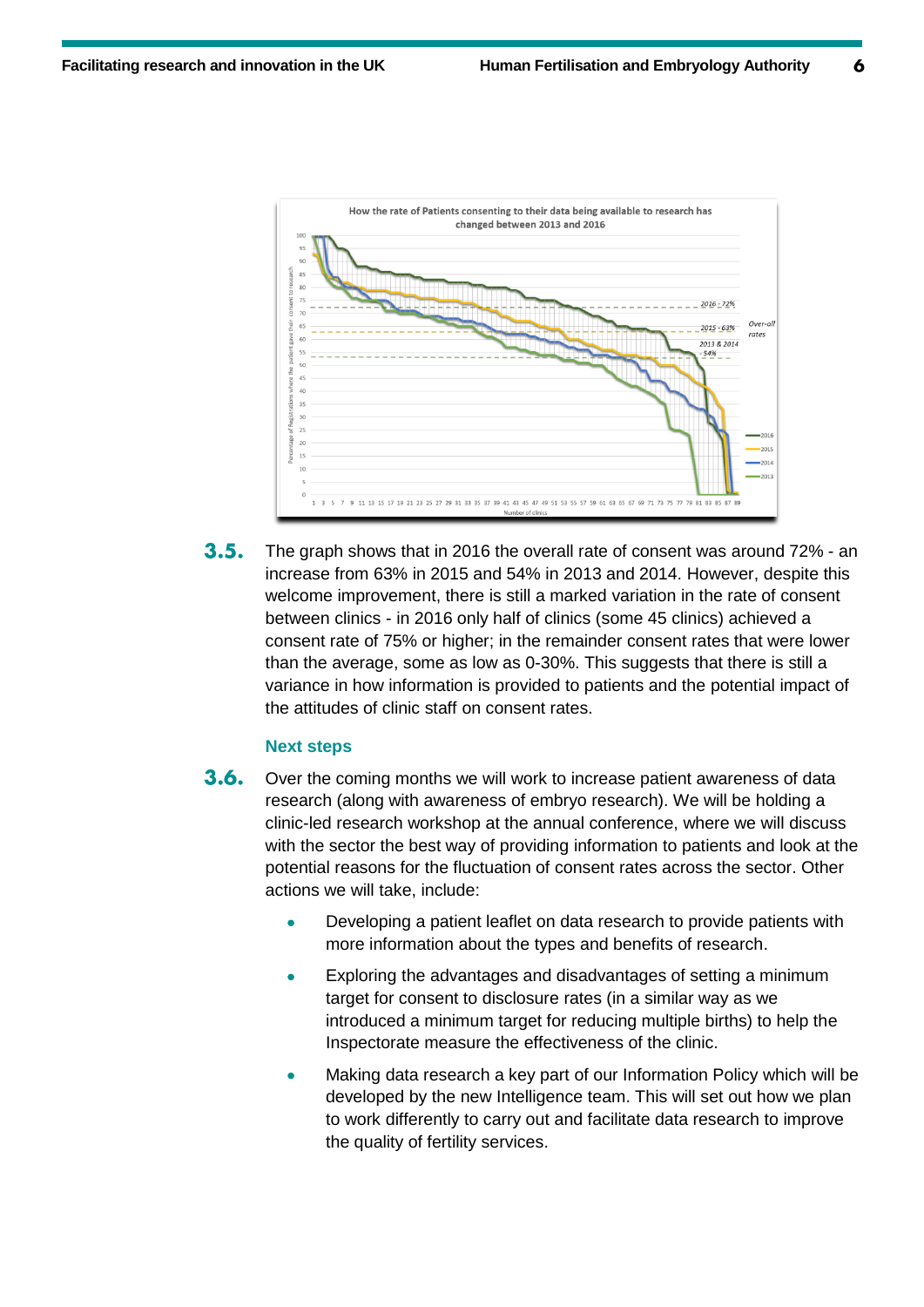$\overline{z}$ 

## **Promoting responsible innovation for new** 4. treatments

- 4.1. The final area of research that our 2017-2020 strategy focuses on is how we promote responsible innovation – particularly encouraging clinical research on new fertility techniques. Some of these techniques, such as preimplantation genetic screening, fall within our regulatory remit and others, such as reproductive immunology, do not. In January, the Authority noted its concerns about the apparent proliferation of fertility treatment add ons that have not been rigorously tested in a clinical trial setting before being offered to patients. This section of the paper summarises those discussions.
- $4.2.$ Treatment add ons are not a straight forward issue. We do not want to create a situation in which innovation in fertility treatment is stifled and there may well be a place for treatment add ons in the clinic. However, we want patients to have access to good quality, reasonably-priced treatments which maximise their chance of a pregnancy and birth. The Authority agreed that there is an important role for us to play in achieving that goal.

# **Next steps**

- $4.3.$ We are taking the following steps to encourage more robust clinical research:
	- Our Scientific Clinical Advances Advisory Group have produced clear, honest information for patients about add ons; how safe they are, whether they work to increase pregnancy and birth rates, and how much they a likely to cost.
	- We will encourage more clinics to participate in clinical trials by publishing on the new HFEA website information about which clinics are carrying out clinical trials and providing information to patients on how to get involved.
	- We will use our new Intelligence Team to carry out a thorough analysis of our data and encourage clinics to carry out studies and publish their findings – all carried out through collaboration with scientific and clinical professional bodies, patient organisations and perhaps scientific publications.
	- We will develop a consensus about responsible innovation in fertility treatment that we could agree with stakeholders and encourage clinics to sign up to. Our success with changing professional and patient attitudes towards single embryo transfer suggests ways that we could make progress, utilising the same style of collaborative working, coupled with an effective public education campaign.
- 4.4. We will bring a plan for the above work to the Authority later this year for further discussion.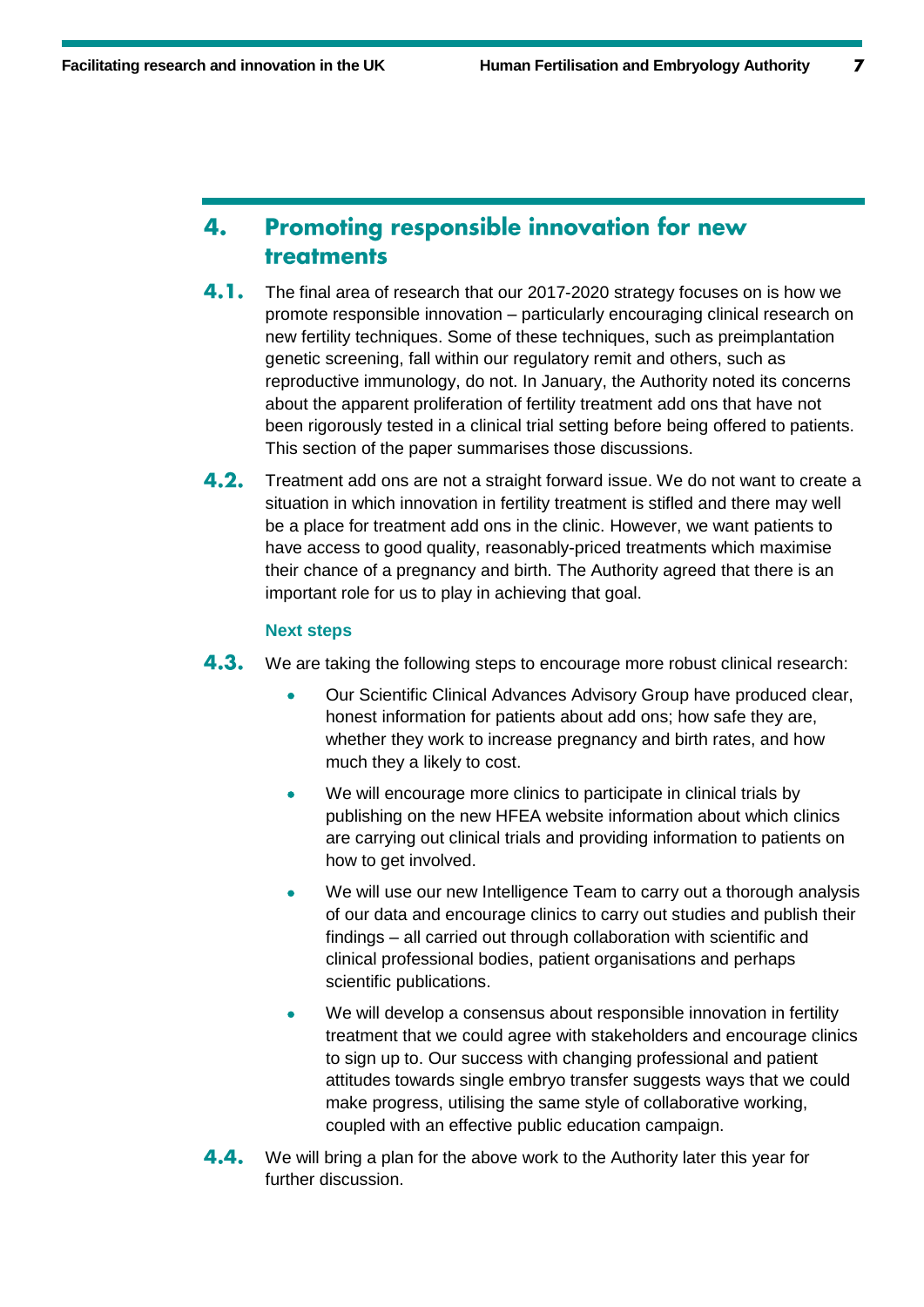#### Our role on emerging research 5.

- $5.1.$ Scientific developments in this field move at a fast pace. Often this can lead to ethical, legal and societal debates on the implications of these developments long before they become a clinical reality or are lawful. SCAAC frequently considers scientific developments which may impact upon clinical practice in the long and short term.
- $5.2.$ As noted above, as part of the 2017-2020 strategy we want to do more to respond to new scientific developments and associated reporting, correcting myths and misunderstandings, where necessary. We have done something similar on specific issues in the past, but our new strategic ambition may be interpreted by some as a sea change in the willingness of the Authority to do more to facilaite or contribute to debates on potentially contentious areas of science.
- $5.3.$ This new stance raises an important question about when and how we could do more to facilitate or contribute to ethical or legal debates on new research. To date, we have tended to remain relatively quiet on issues which call for a change in legislation, or which have no short-term prospect on affecting fertility patients, preferring instead to provide advice to Government when requested. This is the approach we have so far adopted on issues such as:
	- **Extending the 14-day rule on embryo research**
	- In vitro derived gametes
	- The use of mitochondrial donation for infertility reasons
	- Future use of gene editing in human embryos for disease avoidance
- $5.4.$ As the regulator, we are constrained in how and when we can comment on certain areas of emerging research. First, unlike advisory bodies or think tanks, we perform an important statutory licensing function which means that we must be able to make impartial and credible decisions. Some may argue that taking a public position on an issue might make it harder to take such licensing decisions securely. Secondly, as a public body we should not publicly lobby the Government to change the legislation.
- $5.5.$ Our approach to date has often had clear benefits for us. Our role in the debates to permit mitochondrial donation to avoid serious mitochondrial disease allowed us to provide important impartial advice to the Government. We were well positioned to carry out public dialogue work on the ethics of mitochondrial donation and to commission reviews of scientific evidence into the safety and efficacy of the techniques. To have voiced an opinion during the debates – either in support or against changing the legislation - may have compromised our credibility to carry out this important work.
- $5.6.$ Although this approach has clear benefits in an issue like mitochondrial donation, it may be possible to take a different approach on issues which do not result in our having to take statutory decisions. People often look to us, as a well-respected public body, to provide advice and expertise on areas of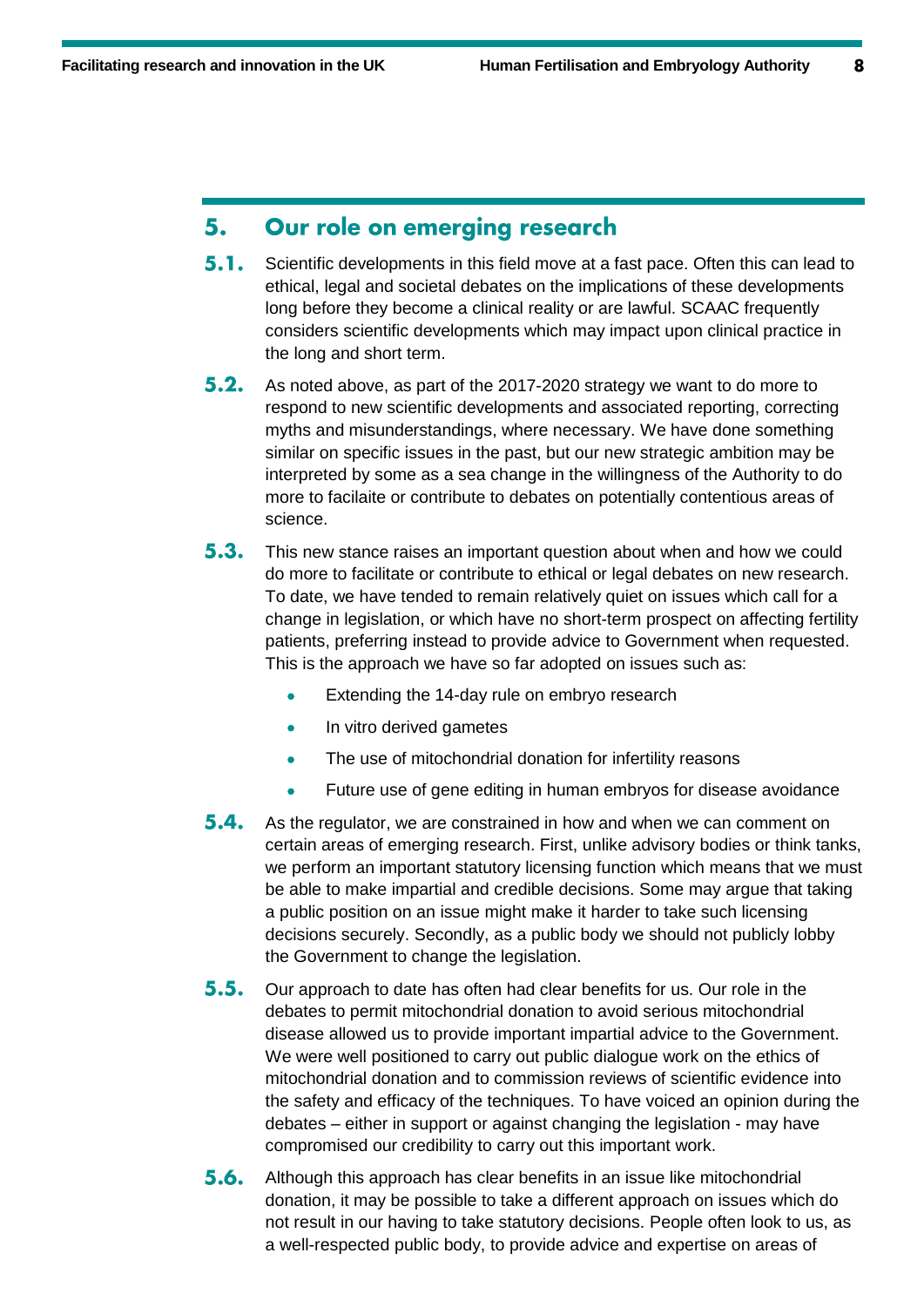$\boldsymbol{Q}$ 

emerging science. As a statutory regulator with both domestic and global reach, do we have a moral responsibility to facilitate debate and/or provide a comment on the wider consequences of emerging science? Do we have a responsibility to our patients to provide earlier advice on ethically or legally contentious issues? What could we lose or gain in being more vocal? By remaining silent on emerging issues do we risk missing out on the opportunity to input into important debates earlier? By not doing so, are we more likely to be on the back foot when it comes to providing patient information and advice about the potential implications of new scientific developments?

- $5.7.$ The Authority is therefore asked to consider how we can best balance our aim to do more to facilitate research and support responsible innovation whilst being mindful of the constraints we face as a statutory regulator. The Authority may want to consider which, if any, of the one or more approaches below we could take, depending on the emerging issue:
	- Use our experience in carrying out public engagement work to do more to facilitate ethical and legal debates on areas of emerging science – either with or without providing an opinion or recommendation
	- Use our expertise more to provide information in the public domain on areas of emerging science (ie, responding to press enquiries, attending domestic and international conferences, speaking at debates) - either with or without an opinion or recommendation
	- Provide a balanced overview of the ethical and legal considerations of emerging issues for patients on our website - with or without an opinion or recommendation.

#### 6. **Summary**

 $6.1.$ Members are invited to

- note the steps we plan to take to improve the quality of treatment, by encouraging world class research and clinical trials across all types of research we regulate. What is clear is the important role we can play in encouraging a culture shift in clinics to be more research focused. This is in the interests of all clinics as it is in the inherent interest of their patients. We will achieve this by working collegiately with clinics and professionals and by using every channel we have to make an impact.
- start exploring our role on emerging issues and how we balance our regulatory responsibilities with our ambition to use our highly regarded position to do more to combat myth-busting and provide patient information about emerging research.
- $6.2.$ The Authority's discussion today will help frame our work and priorities over the next three years as part of our renewed focus on engendering high quality research and responsible innovation as set out in our new Strategy for 2017-